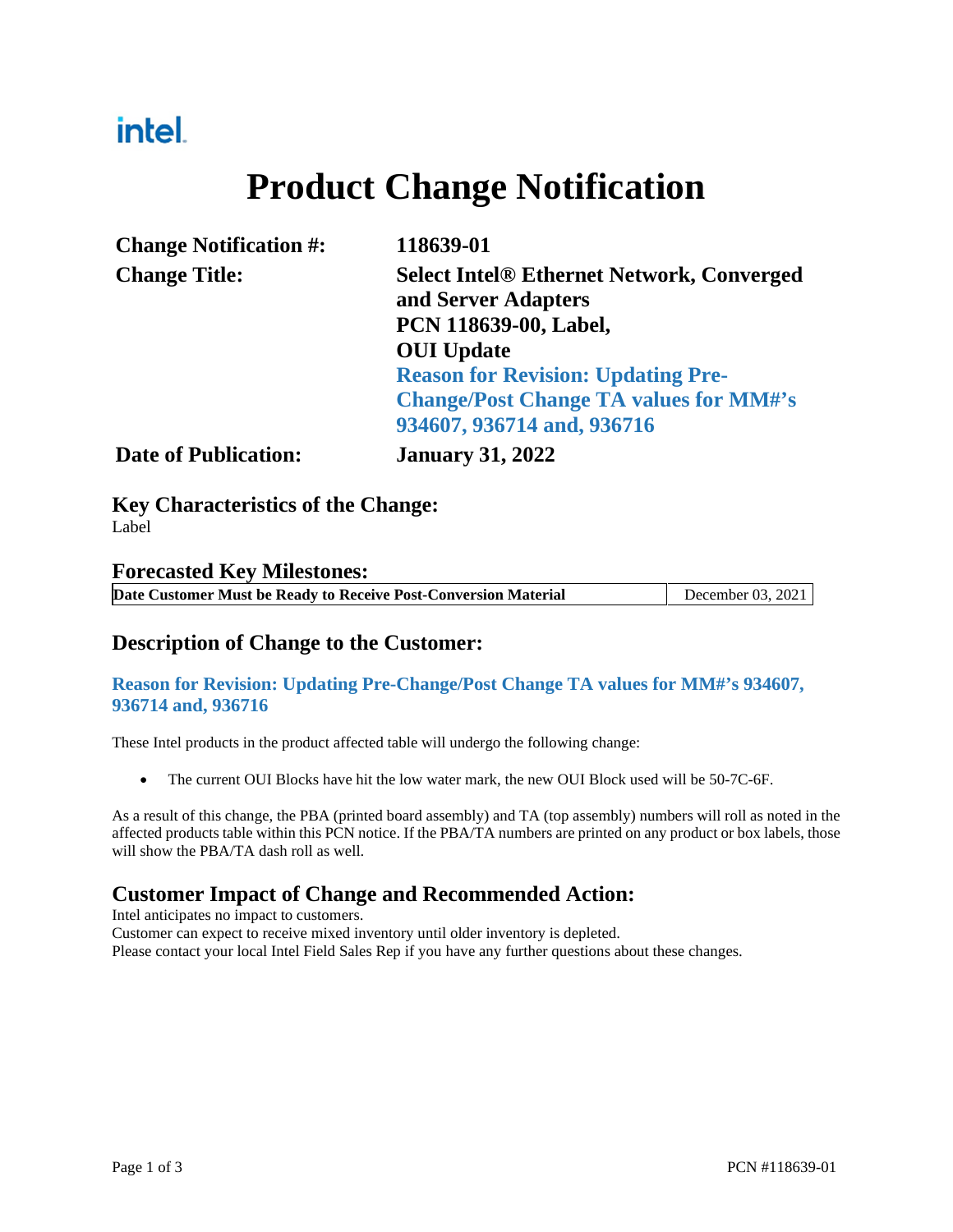| <b>Marketing Name</b>                                                                      | <b>Product Code</b> | MM#    | <b>Pre Change</b><br>TA | <b>Pre Change</b><br><b>PBA</b> | <b>Post Change</b><br>TA | <b>Post Change</b><br><b>PBA</b> |
|--------------------------------------------------------------------------------------------|---------------------|--------|-------------------------|---------------------------------|--------------------------|----------------------------------|
| Intel <sup>®</sup> Ethernet Server<br>Adapter X520-DA2 for<br>Open Compute Project         | X520DA2OCPG2P20     | 934018 | H35864-004              | H31656-005                      | H35864-005               | H31656-006                       |
| Intel <sup>®</sup> Ethernet Server<br>Adapter I350-T2V2,<br>OEM Gen                        | I350T2G2P20         | 934607 | H34228-006              | H34227-006                      | H34228-007               | H34227-007                       |
| Intel <sup>®</sup> Ethernet Server<br>Adapter I350-T2V2,<br>retail bulk                    | I350T2V2BLK         | 936714 | H47830-003              | H47819-003                      | H47830-004               | H47819-004                       |
| Intel <sup>®</sup> Ethernet Server<br>Adapter I350-T4V2,<br>retail bulk                    | I350T4V2BLK         | 936716 | H47888-003              | H47822-003                      | H47888-004               | H47822-004                       |
| Intel <sup>®</sup> Ethernet<br><b>Converged Network</b><br>Adapter X710-T4,<br>retail unit | X710T4              | 943052 | J18259-005              | J31241-007                      | J18259-006               | J31241-008                       |
| Intel <sup>®</sup> Ethernet<br><b>Converged Network</b><br>Adapter X710-T4,<br>retail bulk | X710T4BLK           | 943053 | J18260-005              | J31241-007                      | J18260-006               | J31241-008                       |
| Intel <sup>®</sup> Ethernet<br><b>Converged Network</b><br>Adapter X710-T4,<br>OEM Gen     | X710T4G1P5          | 943101 | J18258-006              | H64862-015                      | J18258-007               | H64862-016                       |
| Intel <sup>®</sup> Ethernet<br>Network Adapter<br>E810-XXVDA2, OEM<br>Gen                  | E810XXVDA2G1P5      | 978333 | K65116-004              | K57775-011                      | K65116-005               | K57775-012                       |
| Intel <sup>®</sup> Ethernet<br>Network Adapter<br>E810-XXVDA4, OEM<br>Gen                  | E810XXVDA4G2P5      | 99A2H8 | K99581-004              | K92046-008                      | K99581-005               | K92046-009                       |

### **Products Affected/Intel Ordering Codes:**

### **PCN Revision History:**

| <b>Date of Revision:</b> | <b>Revision Number:</b> | <b>Reason:</b>                                                                    |
|--------------------------|-------------------------|-----------------------------------------------------------------------------------|
| November 05, 2021        | $($ )(                  | Originally Published PCN                                                          |
| January 31, 2022         |                         | Updating Pre-Change/Post Change TA values for<br>MM#'s 934607, 936714 and, 936716 |